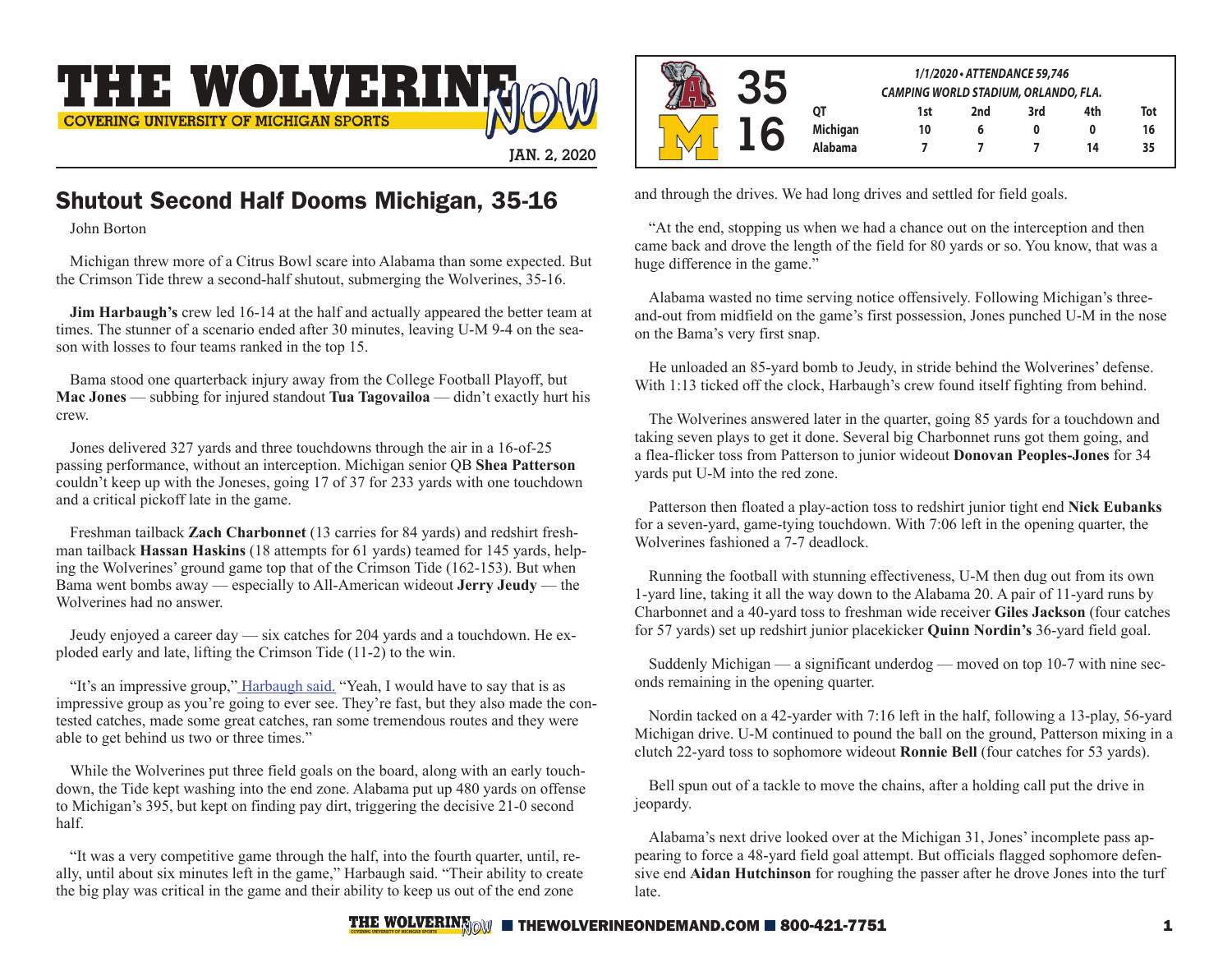Given a second chance, the Crimson Tide finished off the eight-play, 75-yard touchdown drive on a nine-yard TD bolt by running back **Najee Harris**. Instead of maintaining a tenuous lead, the Wolverines fell behind 14-13 with 3:32 left in the half.

Nordin wasn't done, however. After Michigan appeared to play itself out of field goal range, the kicker hammered a perfect 57-yard bomb as the clock ran out.

"It was a tremendous kick," Harbaugh said. "He had been kicking the ball really well leading up to the game, hit three from that same spot in pregame and got a great snap and a great hold and had real good spin on the ball. He hit it perfect."

Up 16-14 at the half, the Wolverines looked ready to serve up a New Year's shocker.

Alabama then started the second half the way it did the first. On the Crimson Tide's third snap after intermission, Jones unleashed a 42-yard touchdown bomb to wideout **DeVonta Smith.**

It took the Tide all of 1:30 to wash back over the Wolverines, grabbing a 21-16 lead.

"They made some really big plays, made some really good plays, some outstanding catches and throws," Harbaugh noted.

Neither team scored again in the third quarter, and Michigan's prime opportunity early in the fourth exploded when Patterson fumbled and Charbonnet pounced on it for a 10-yard loss. Alabama then reminded everyone of its quick-strike ability.

Facing third-and-11 at his own 8-yard line, Jones put the Crimson Tide into the end zone on three plays. He hit Jeudy on the sideline for 14, found him on a crossing route for 58, then fired a 20-yard toss to wide-open tight end **Miller Forristall**.

Three snaps, 92 yards and a 28-16 lead with 10:01 remaining put Alabama in the driver's seat.

Michigan then drove off the road.

Set up at their own 48, the Wolverines still enjoyed seven minutes to scramble back. But on the first play of what could have been a crucial drive, Patterson floated an easy sideline pickoff to Bama defensive back **Shyheim Carter**.

Patterson expected Eubanks to break outside, but the tight end maneuvered in and up. When the senior quarterback looped one to the sideline stripe, Carter might as well have been fair catching a punt.

The Crimson Tide turned the back-breaking turnover into a run-heavy, clock-draining drive. It ended in a two-yard Harris touchdown plunge, finishing off a 75-yard drive — and the Wolverines.

# Report Card: Grading Michigan Wolverines Football In A Loss To Alabama

Chris Balas

ORLANDO, Fla. – Grading all aspects of Michigan football's 35-16 loss to Alabama in the Citrus Bowl:

### **Michigan Football Rushing Offense: B-**

This grade was on its way to being an 'A' … until it wasn't. Alabama adjusted in the second half after U-M's offensive line dominated in the first, and it was so bad that the Wolverines ran six times for no yards in the fourth quarter, aided by sack yardage.

Freshman **Zach Charbonnet** managed 57 yards in the first quarter alone, with redshirt frosh **Hassan Haskins** adding 21. However, they were non-factors in the second half, when Alabama pulled away.

The Crimson Tide appeared to bring more men to the line of scrimmage and dare the Wolverines' receivers to beat them, but they couldn't. Charbonnet finished with a team-best 84 yards on 13 carries (6.5-yard average), while Haskins added 61.

### **Michigan Football Passing Offense: D+**

There were plays to be made, at times — some of them were, too many of them weren't. Michigan's receivers continue to struggle to get open, and senior quarterback **Shea Patterson** struggled at times to find them when they did. He was (unofficially) 0 of 7 on deep balls not aided by a flea flicker, and while he overthrew a couple, there were tight windows in which to throw.

Junior **Donovan Peoples-Jones** is still an average at best route runner, sophomore **Ronnie Bell** drops too many balls and junior **Nico Collins** is somewhat limited as a strider. Freshman **Giles Jackson** was a bright spot (four catches for 57 yards) and will continue to improve, but this group just isn't explosive enough, and Patterson still takes bad sacks (two Saturday) and is inconsistent.

Bell (53 yards) and Collins (48) also snared four receptions.

## **Michigan Football Rushing Defense: B-**

Given the absence of senior tackle **Carlo Kemp** and redshirt junior counterpart **Michael Dwumfour**, the front seven exceeded expectations before running out of gas in the fourth quarter.

Alabama running back **Najee Harris** had only 51 yards at halftime, aided by a 25 yard run, but he exploded in the fourth quarter for 69 to finish with 136 net and two scores. The Wolverines did a solid job filling the gaps until they wore down late and did a much better job containing the edges than they did against Ohio State.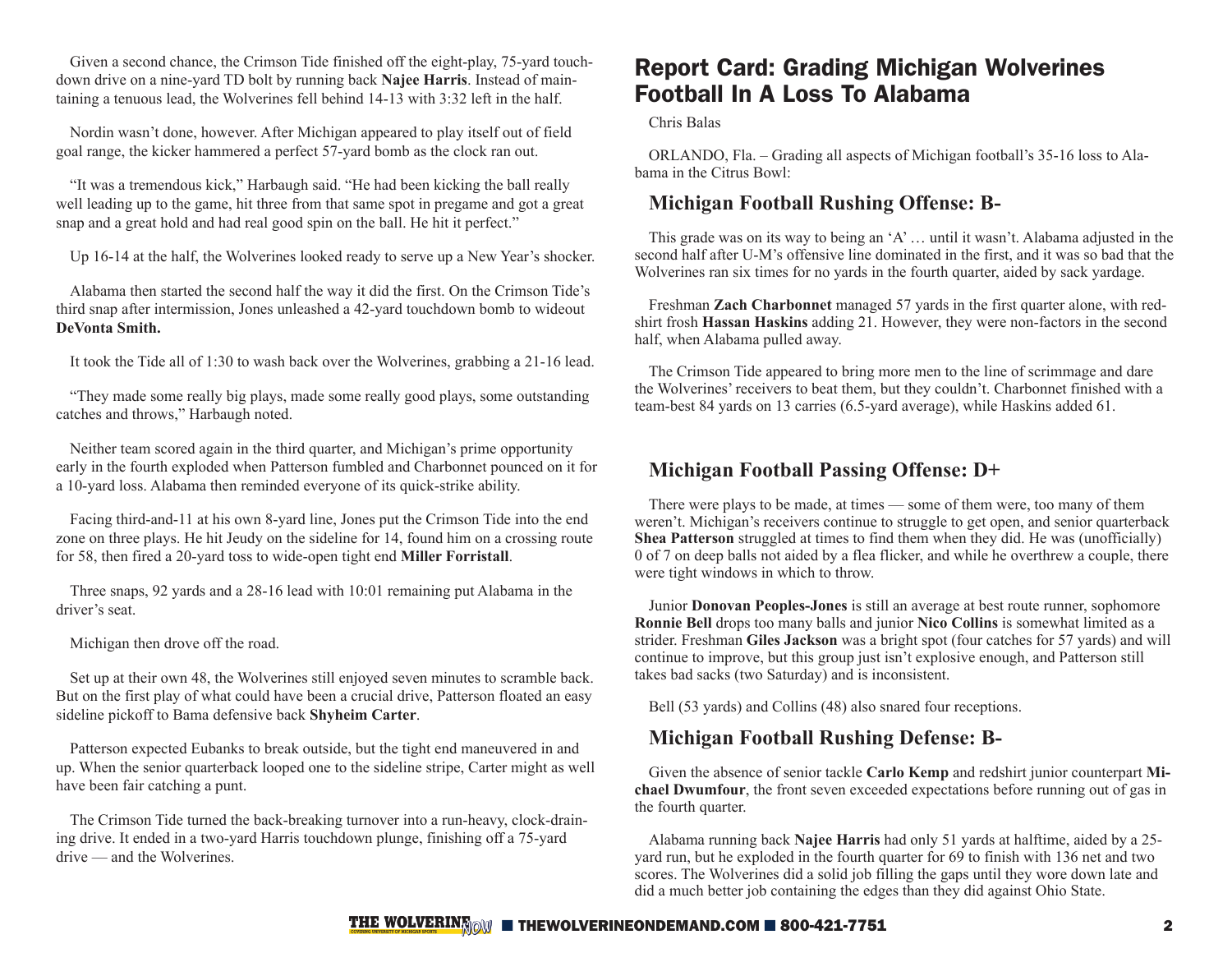## **Michigan Football Passing Defense: D**

"If not for a few big plays …" is this defense's mantra.

Wide receiver **Jerry Jeudy** set the tone early by getting behind U-M's fastest defensive back, freshman **Daxton Hill**, and the Crimson Tide also managed passes of 58, 42 and 25 yards. Jeudy was the MVP with six receptions for 204 yards and a touchdown, and **Mac Jones** out-dueled Patterson in completing 16 of 25 passes for 327 yards with three scores.

## **Michigan Football Special Teams: A-**

Redshirt junior kicker **Quinn Nordin** was one of the players of the game, nailing three big field goals. His 57-yarder seemed to give the Wolverines momentum heading into the half, and even provided a 16-14 lead.

Freshman **Giles Jackson** provided two big kick returns, including a 50-yarder to open the game, and sophomore kicker **Jake Moody** only had one kickoff returned, huge given Alabama's prowess in the return game.

# Offense Notes: U-M's Attack Stalls In The Second Half Against Alabama

Austin Fox • TheWolverine

The Michigan Wolverines' football offense came out on fire on Wednesday against Alabama, putting up 286 yards through the first two quarters on a Crimson Tide defense that had only been yielding 318.5 per outing entering the contest.

Michigan's offense was also incredibly balanced in the first half, racking up 151 yards through the air and 135 yards on the ground en route to 16 points before the break.

The Wolverines stalled in the game's final two quarters, however, posting just 109 yards and failing to crack the scoreboard.

The Maize and Blue possessed the ball six times in the first half and scored on four of those drives (three field goals and a touchdown), but punted on four of their six second-half series and turned the ball over on the two others (a pair of interceptions by senior quarterback **Shea Patterson**).

"It just comes down to players making plays," [Patterson said afterward. "](https://michigan.rivals.com/news/michigan-wolverines-postgame-video-harbaugh-patterson-mcgrone-talk-loss-1)We didn't make enough today.

"I didn't play my best. I missed a few throws and felt like I didn't make enough plays."

Patterson in particular had a rough final two quarters, connecting on just 8 of 19 throws for 82 yards, finishing with a stat line of 17-of-37 passing for 233 yards with one touchdown and two picks.

He had averaged 351.6 passing yards over the last three regular-season games, but his streak of three straight 300-yard outings came to an end on Wednesday.

"They started cutting our edge," head coach **Jim Harbaugh** said, addressing Alabama's second-half adjustments. "That jammed up a few of the outside running plays. But I thought [redshirt freshman running back] **Hassan Haskins** and [freshman running back] **Zach Charbonnet** really ran well the whole game.

"We didn't make enough plays or keep enough drives going."

#### **Michigan Was Forced To Settle For Field Goals Too Often In The First Half**

Michigan saw three of its lengthy drives in the first half end in field goals after the offense failed to find the end zone. Two of them used up 10 plays and the other lasted 13, with all three taking at least 3:32 off the clock.

Michigan's three field goal drives all occurred in a row immediately following the club's first and only touchdown of the day at 7:10 of the first quarter, a seven-yard scoring pass from Patterson to redshirt junior tight end **Nick Eubanks** that completed an 85-yard march.

Failing to score touchdowns in the red zone had been an issue all season long for the Maize and Blue, who ranked 63rd nationally in the category entering the day (they had scored touchdowns on 61.4 percent of their red-zone trips).

"Any time you get the ball, you want to put points on the board," Patterson noted. "You have to score touchdowns in the red zone.

"It could've been a lot different. It comes down to making plays and I missed a couple throws. I didn't make enough of them."

## **Miscellaneous Michigan Football Notes**

• After accumulating 395 total yards, Michigan eclipsed 5,000 yards on the year, and has now done so in all five of Harbaugh's seasons. Prior to the current head coach, the program had not eclipsed that number since 2011.

• U-M has scored 19 points or fewer in each of its past three bowl games — 16 on Wednesday, 15 against Florida last year and 19 versus South Carolina on Jan. 1, 2018.

• Freshman wideout **Giles Jackson's** four catches and 57 receiving yards were both career highs.

• Charbonnet's 84 yards were his most since he compiled 116 in the win at Illinois Oct. 12. His 13 carries, meanwhile, were his most since he racked up 15 in the victory over Notre Dame Oct. 26.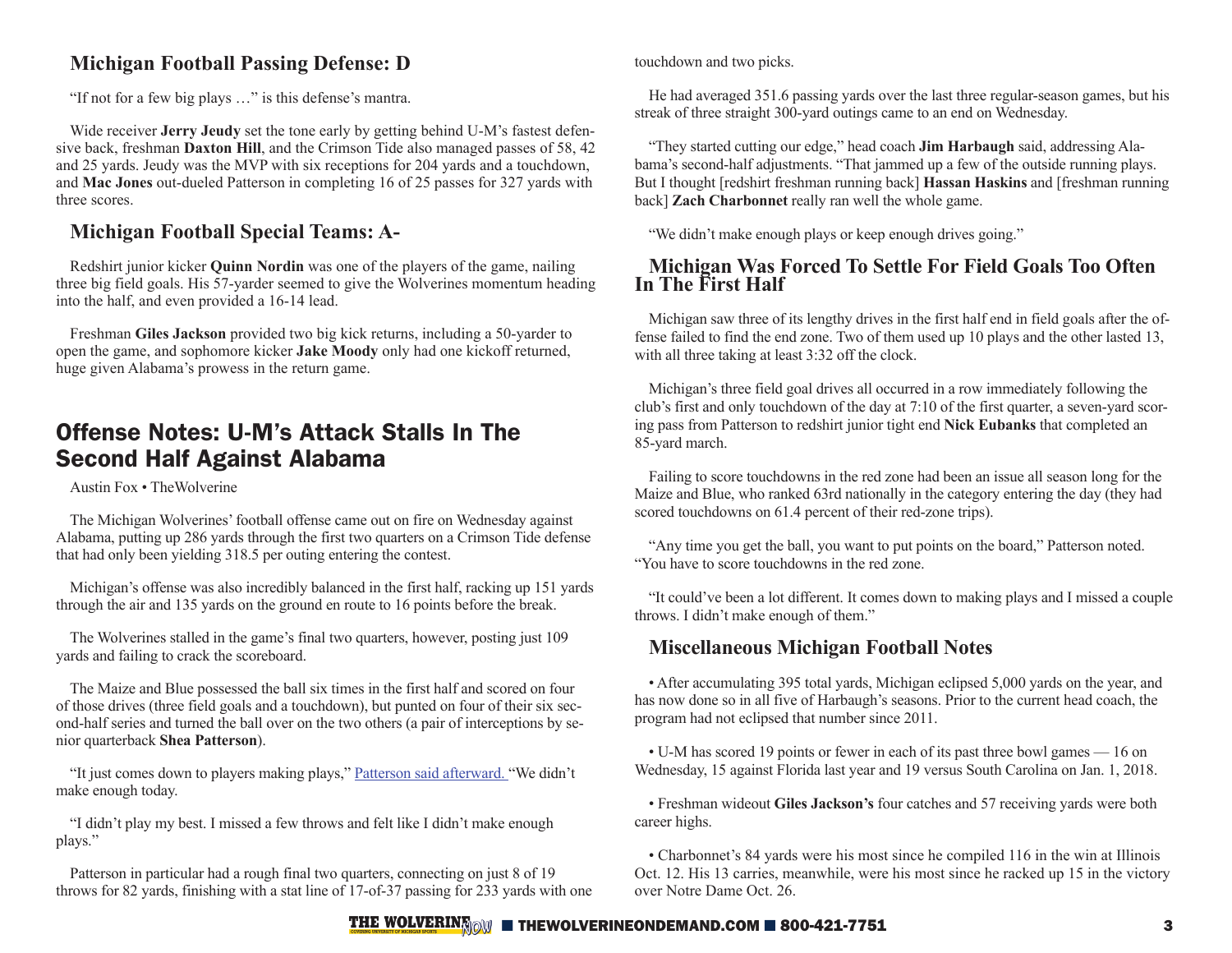• Michigan's 395 yards in the game were its fewest since the win at Maryland Nov. 2 when it racked up 331.

• U-M ran 80 offensive plays on Wednesday, while Alabama only executed 55. The Maize and Blue held the ball for 34:47, while the Crimson Tide possessed it for 25:13.

• Patterson's first-quarter touchdown pass to Eubanks was the veteran's fourth scoring grab of the year and the fifth of his career.

• Haskins' 18 carries were the second most he had ever had compiled in a game, only trailing the 20 he had in the win over Notre Dame Oct. 26.

• U-M's 162 rushing yards were its most since accumulating 303 in the triumph over Notre Dame.

• The Wolverines put together two scoring drives of 80 or more yards — a seven-play, 85-yarder and a 10-play, 81-yard march. U-M also converted eight of its 17 third downs.

• Patterson finished with 3,061 passing yards this year, becoming just the third quarterback in program history to throw for 3,000 yards in a single season, joining **John Navarre** (3,331 yards in 2003) and **Jake Rudock** (3,017 yards in 2015).

• Wednesday was Michigan's fourth straight bowl loss. The Wolverines fell to Florida State following the 2016 season, South Carolina after the 2017 campaign and Florida at last season's end.

## Defense/Special Teams Notes: Alabama's Explosive Plays Spell Doom For U-M

Austin Fox

The Michigan Wolverines' football defense played well for portions of Wednesday's loss to Alabama, but were ultimately doomed by the Crimson Tide's explosive scoring plays.

U-M's defense gave up touchdown plays of 85, 42 and 20 yards, all three of which occurred through the air.

Redshirt sophomore quarterback **Mac Jones** started for the Crimson Tide in place of injured junior **Tua Tagovailoa** and connected on 16 of 25 throws for 327 yards with three touchdowns and no picks.

"It's an impressive group [of receivers]," head coach **[Jim Harbaugh](https://michigan.rivals.com/news/michigan-wolverines-postgame-video-harbaugh-patterson-mcgrone-talk-loss-1)** said in the [postgame.](https://michigan.rivals.com/news/michigan-wolverines-postgame-video-harbaugh-patterson-mcgrone-talk-loss-1) "I would have to say that is as impressive group as you're going to ever see. They're fast, but they also made the contested catches, made some great catches, ran

some tremendous routes and they were able to get behind us two or three times."

Alabama's offense as a whole averaged 8.7 yards per play.

Defensive coordinator **Don Brown's** unit also forced six Alabama punts and two three-and-outs, including a crucial one with only 6:21 remaining that kept Michigan in the game (it trailed 28-16 at the time, but senior quarterback **Shea Patterson** wound up throwing an interception on the drive's first play).

U-M's defense was also burnt by big plays on the ground, with junior running back **Najee Harris** racking up 136 yards and two scores; he broke off a 25-yard run while junior running back **Brian Robinson** added a 16-yarder of his own.

"We just have to execute at a very high level, especially against a good team like this," redshirt freshman linebacker **Cam McGrone** noted afterward when asked what the keys are to not giving up big plays. "We just can't make any mistakes."

#### **Quinn Nordin Connects On Three Field Goals, Ties A School Record By Making A 57-Yarder**

Redshirt junior kicker **Quinn Nordin** made kicks of 36, 42 and 57 yards on Wednesday, marking the second time this season he had made three field goals in a game (also did so against MSU Nov. 16).

The redshirt junior's 57-yarder occurred as the first half expired and tied the school's record for the longest kick; **Hayden Epstein** also made a 57-yard field goal against Michigan State in 2001.

"It was a tremendous kick," Harbaugh said of the field goal to end the first half. "He had been kicking the ball really well leading up to the game, hit three from that same spot in pregame and got a great snap and a great hold, and had real good spin on the ball.

"He hit it perfect."

Nordin's 57-yard field goal was the longest make in Citrus Bowl history, and he is now tied for the most 50-yard field goals (four) in school history.

Freshman wideout **Giles Jackson,** meanwhile, got the afternoon started off with a bang by fielding the game's opening kickoff and taking it 50 yards to the 50-yard line.

Jackson averaged 33 yards on three kick returns on the day.

"Giles is a real ascending player," Harbaugh exclaimed. "Kick returns, had some good ones today. He's a freshman so I didn't know exactly what we were going to have, but he has really produced and had a heck of a year.

"I thought he had a good game today."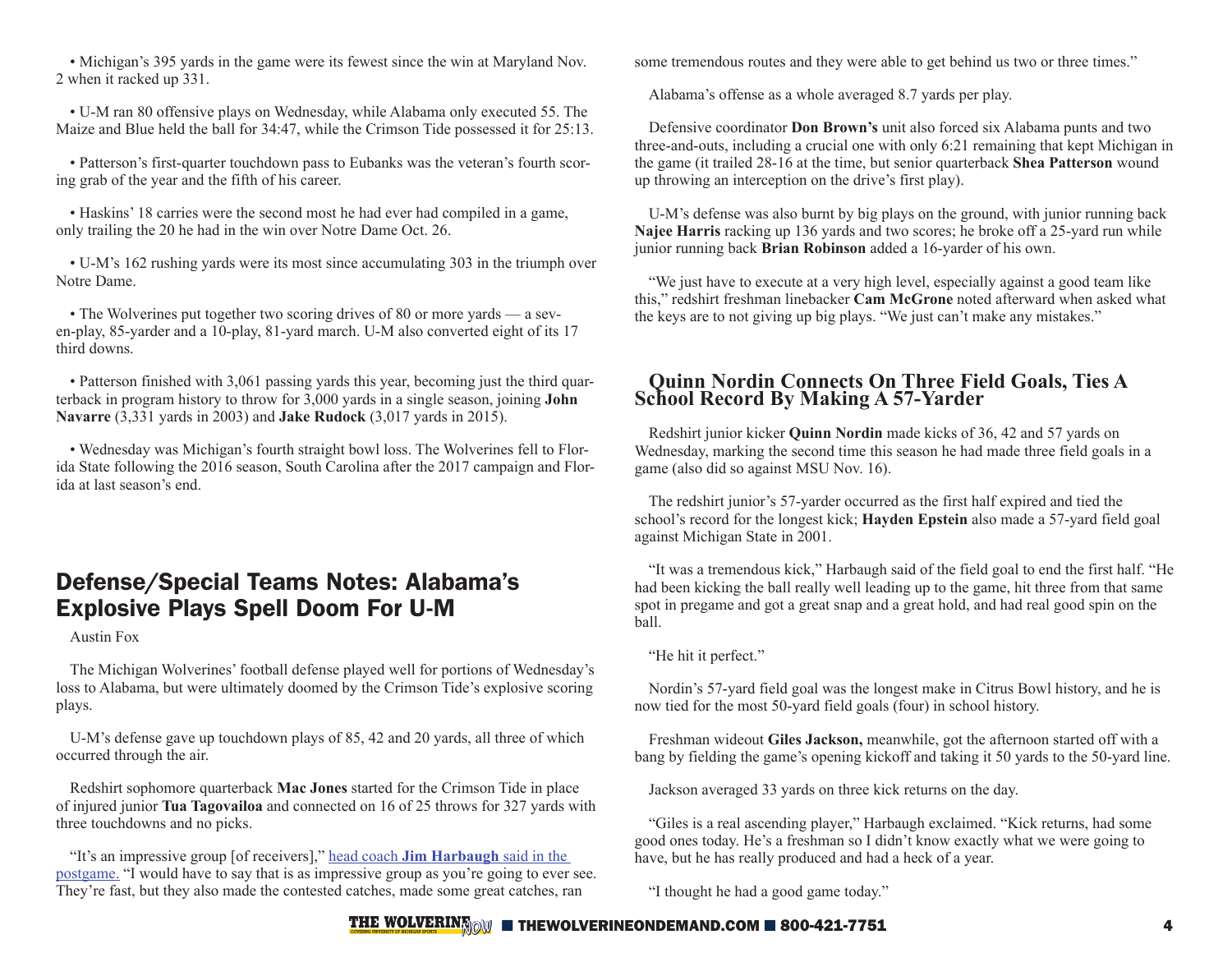### **Miscellaneous Michigan Football Notes**

• Senior cornerback **Lavert Hill** had one pass broken up to bring his career total to 29, which is the sixth most in Michigan history.

• U-M fell to 2-3 in the all-time series with Alabama. Its last victory over the Crimson Tide came in the Orange Bowl on Jan. 1, 2000.

• Alabama's 35 points tied its lowest point total of the year (it also scored 35 versus Tennessee). Its 20 first downs were also a season low.

• Freshman safety **Daxton Hill** and sophomore defensive end **Aidan Hutchinson** each recorded 1.5 tackles for loss to tie for the team lead.

• Freshman defensive tackle **Mazi Smith** played in just his second game of the year.

• Wednesday's game was Michigan's sixth all-time appearance in the Citrus Bowl, with the club holding a 4-2 record in the annual game.

• Junior safety **Brad Hawkins** returned after missing the last two contests with injury.

• Nordin's three made field goals brought his career total to 39 successful makes, which is the fifth most in U-M history.

• The Wolverines' defense failed to record a sack.

• Michigan did not force a turnover for the first time since the loss at Penn State Oct. 19.

• The 480 yards Michigan allowed were the second most it had given up all year, trailing only the 577 it yielded to Ohio State Nov. 30.

• Freshman defensive tackle **Chris Hinton** made his first career start, filling in for injured senior **Carlo Kemp** and injured redshirt junior **Michael Dwumfour**.

# Wolverine Watch: It's A Loss To Build Upon

John Borton

Things are never as bad as they seem.

— Harper Lee, *To Kill A Mockingbird*

That's the message for day one of 2020, courtesy of **Jim Harbaugh** and the Wolverines. Michigan fans entered the Citrus Bowl matchup against Alabama fearful as a 12-year-old watching Stephen King's "Pet Cemetery" through tiny parted fingers.

After all, they'd witnessed their favorite football team run off the field for the sec-

ond straight year by Ohio State. They'd seen Michigan's defense give up 57 points to the Buckeyes, and figured Alabama might do likewise.

Freshman wideout Giles Jackson not only made big plays on returns, he also led U-M in receiving yards.

Imagine their pleasant surprise when Michigan led the Tide at the half (16-14) and trailed by just five (21-16) entering the final 15 minutes. Rumors of a Crimson tsunami were greatly exaggerated.

The Wolverines couldn't finish, and Alabama most certainly did. Make no mistake there. But those who tuned in expecting OSU, The Sequel wound up pulling their hands away from their eyes pretty early.

Scoreless second half of not, Michigan clearly belonged on the field with a team a that was a breath away from the College Football Playoff.

The Wolverines even showed flashes of being the better squad at times, dominating on the ground in the first half. Freshman back **Zach Charbonnet** and redshirt freshman counterpart **Hassan Haskins** sent a strong signal about Michigan's run capabilities in the years to come.

"That was our O-line — credit to them," [senior quarterback](https://michigan.rivals.com/news/michigan-wolverines-postgame-video-harbaugh-patterson-mcgrone-talk-loss-1) **Shea Patterson** said. "Zach and Hassan ran their asses off. They had a heck of a game. This was a great experience for them. It was good momentum for them, going forward."

Freshman wideout **Giles Jackson** put his team at midfield to open the game, on a near-breakaway kickoff return. He then led the Wolverines in receiving, with four catches for 57 yards.

"Every time he touches the ball, I think he's going to score," redshirt freshman linebacker **Cam McGrone** noted. "He has that explosive-play capability. He makes something happen with the ball every time he touches it. It's definitely exciting."

"Giles is a real ascending player," Harbaugh concurred. "Kick returns, he had some good ones today. He's a true freshman. So I didn't know exactly what you're going to have in a true freshman, but he has really produced and had a heck of a year.

Jim Harbaugh has big shoes to fill at quarterback and on the offensive line, but he's all about "onward."

"I thought he had a good game today. He made a real tough catch that got us a first down in the game. I can't say enough good things about him."

Michigan's defense exceeded expectations against a Crimson Tide crew averaging nearly 50 points a game. A hotly disputed roughing-the-passer call against sophomore defensive end **Aidan Hutchinson** handed Bama one touchdown it wouldn't have had.

Further, Alabama head coach **Nick Saban** delivered an in-your-face TD to Harbaugh with 26 seconds left, refusing to take a knee with the game clearly over.